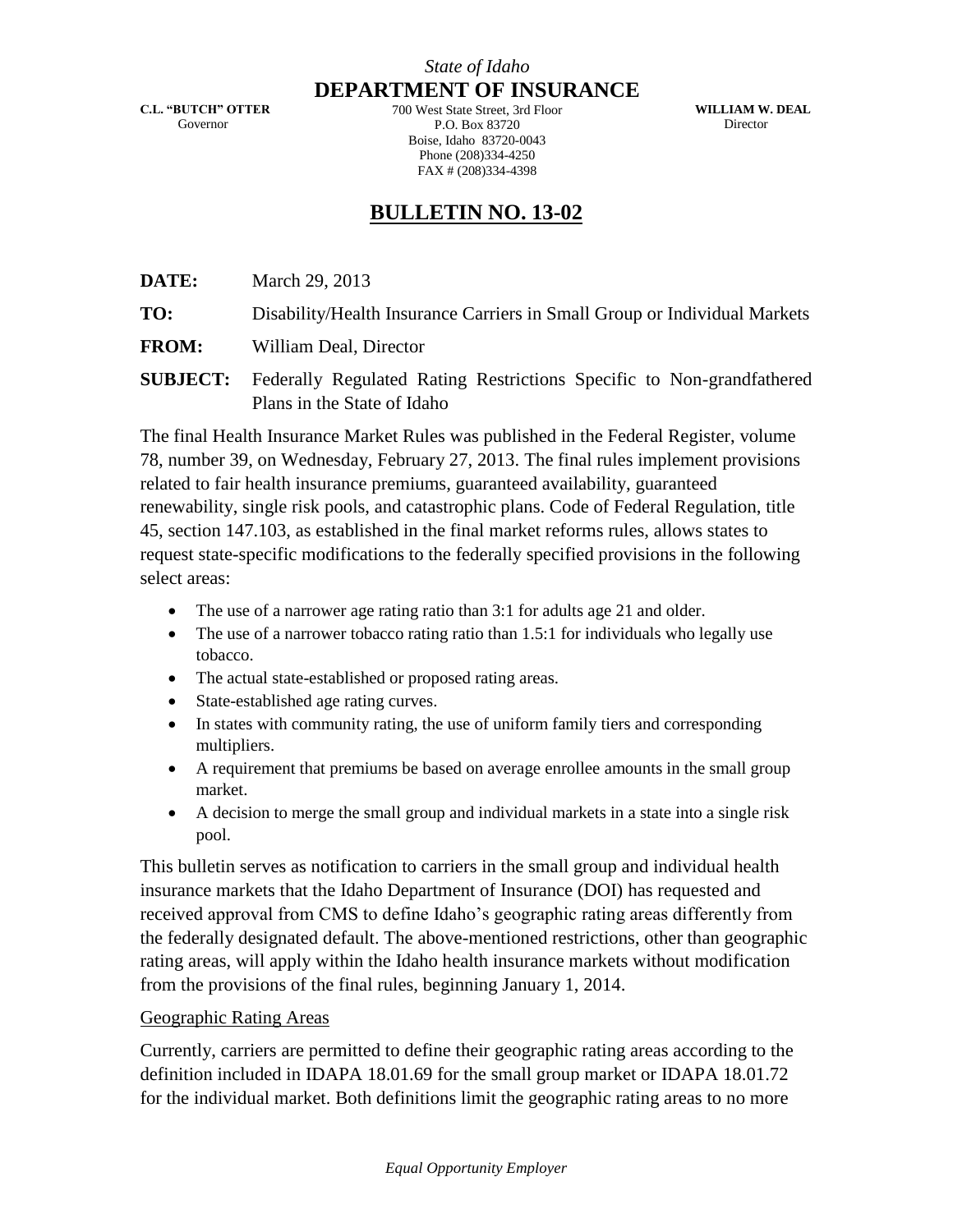than six designated areas, with no area being smaller than a county. As expressed in 45 CFR 147.102(b), geographic rating areas must be uniform for all carriers in a given market. The federally designated default consists of one rating area for each metropolitan statistical area (MSA) in the state and one rating area comprising all non-MSAs in the state, as defined by the Office of Management and Budget. Federal regulations allow states to submit alternative rating area definitions that are based on counties, three-digit zip codes, or MSAs.

CMS has accepted the DOI's proposal to establish geographic rating areas based on three-digit zip codes. This approach partitions Idaho into the maximum allowable rating areas of seven: 832xx, 833xx, 834xx, 835xx, 836xx, 837xx, and 838xx.

The DOI has concluded that IDAPA 18.01.69.004.02 and IDAPA 18.01.72.004.01, which limit the number of geographic rating areas to six, with no area being smaller than a county, are not preempted by federal regulation. Consequently, carriers must apply the same geographic rating factor to the 836xx and 837xx rating areas, reducing the distinct geographic rating factors to no more than six.

## Age and Tobacco Rating Limits

All non-grandfathered health insurance plans in the small group and individual markets must be rated using the federally mandated rating ratios. The Idaho age rating ratio will be 3:1 for adults age 21 and older, as required by 45 CFR  $147.102(a)(1)(iii)$ . The age rating curve for Idaho will be the federal default, as specified in federal regulations and included here:

|          | Premium |     | Premium |              | Premium |
|----------|---------|-----|---------|--------------|---------|
| Age      | Ratio   | Age | Ratio   | Age          | Ratio   |
| $0 - 20$ | 0.635   | 35  | 1.222   | 50           | 1.786   |
| 21       | 1.000   | 36  | 1.230   | 51           | 1.865   |
| 22       | 1.000   | 37  | 1.238   | 52           | 1.952   |
| 23       | 1.000   | 38  | 1.246   | 53           | 2.040   |
| 24       | 1.000   | 39  | 1.262   | 54           | 2.135   |
| 25       | 1.004   | 40  | 1.278   | 55           | 2.230   |
| 26       | 1.024   | 41  | 1.302   | 56           | 2.333   |
| 27       | 1.048   | 42  | 1.325   | 57           | 2.437   |
| 28       | 1.087   | 43  | 1.357   | 58           | 2.548   |
| 29       | 1.119   | 44  | 1.397   | 59           | 2.603   |
| 30       | 1.135   | 45  | 1.444   | 60           | 2.714   |
| 31       | 1.159   | 46  | 1.500   | 61           | 2.810   |
| 32       | 1.183   | 47  | 1.563   | 62           | 2.873   |
| 33       | 1.198   | 48  | 1.635   | 63           | 2.952   |
| 34       | 1.214   | 49  | 1.706   | 64 and Older | 3.000   |

Carriers are permitted to define and vary the factor for tobacco use by age, limited to a maximum rating ratio of 1.5:1 for individuals who legally use tobacco. The carrier's tobacco rating factors must be applied in compliance with 45 CFR  $147.102(a)(1)(iv)$ .